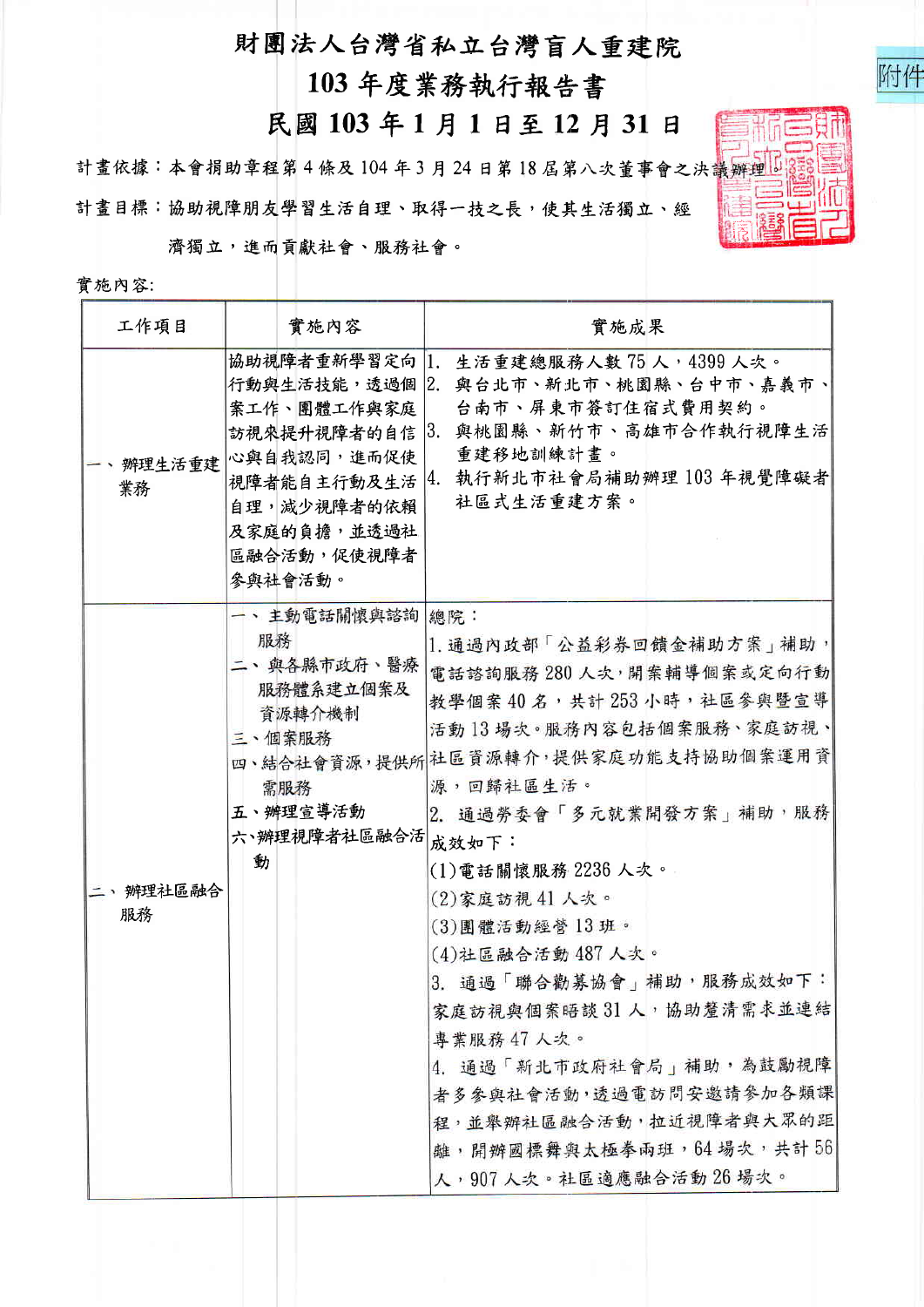|               | 一丶主動電話關懷與諮詢                                                                           | 中院:                               |
|---------------|---------------------------------------------------------------------------------------|-----------------------------------|
|               | 服務                                                                                    | 二、與各縣市政府、醫療 1. 通過勞委會中彰投分署「多元就業開發方 |
|               | 服務體系建立個案及<br>資源轉介機制<br>三、個案服務<br>四、結合社會資源,提供所<br>需服務<br>五、辦理宣導活動<br>六、辦理視障者社區融合活<br>動 | 助,服務成效如下                          |
|               |                                                                                       | (1)家庭訪視 106 人次。                   |
|               |                                                                                       | (2)團體活動經營10班,1,217人次              |
|               |                                                                                       | (3)協助社團學員圓夢計畫4人次。                 |
|               |                                                                                       | (4)社區融合活動334人次。                   |
|               |                                                                                       | (5)與生活重建中心共同辦理家屬座談會4場次。           |
|               |                                                                                       | (6)協助辦理人導法宣導、手機講座與輔具申請及           |
|               |                                                                                       | 輔具展共計10場。                         |
|               |                                                                                       | 2. 通過台中市政府社會局補助「樂活補給站」,共          |
|               |                                                                                       | 計開辦10個樂活班級,服務67人1551人次。           |
|               |                                                                                       | 3. 通過台中市政府社會局補助公彩回饋金盈餘補           |
|               |                                                                                       | 助, 成效如下:                          |
|               |                                                                                       | 方案執行成效:                           |
| ・辧理社區融合<br>服務 |                                                                                       | 1. 共計電話諮詢與問安服務1,661 人次。           |
|               |                                                                                       | 2. 開案輔導個案 30 人, 年度開案輔導個案共計 30     |
|               |                                                                                       | 人,共有9位個案在中院的協助下順利就業。              |
|               |                                                                                       | 3. 協助生活技能訓練個案 30 人(16 時*30 人),生   |
|               |                                                                                       | 活自理能力本                            |
|               |                                                                                       | 院提供服務為15位個案240小時,轉介生活重建           |
|               |                                                                                       | 中心服務18人288小時。                     |
|               |                                                                                       | 4. 彙整台中地區視障社福、醫療與教育等資料與問          |
|               |                                                                                       | 答集乙冊,已彙整相關資源手冊,並於每月第一週            |
|               |                                                                                       | 向學員公布最新福利與資源訊息,並教導學員資源            |
|               |                                                                                       | 的使用方式。                            |
|               |                                                                                       | 5. 辦理宣導活動8場,本年度共計辦理6場次之人          |
|               |                                                                                       | 導法宣導,1場次之輔具申請說明會暨輔具展,3            |
|               |                                                                                       | 場次智慧型手機講座。                        |
|               |                                                                                       | 6. 拜訪區域醫院 10 家, 區公所 10 處, 10 個社區  |
|               |                                                                                       | 之鄰里長。                             |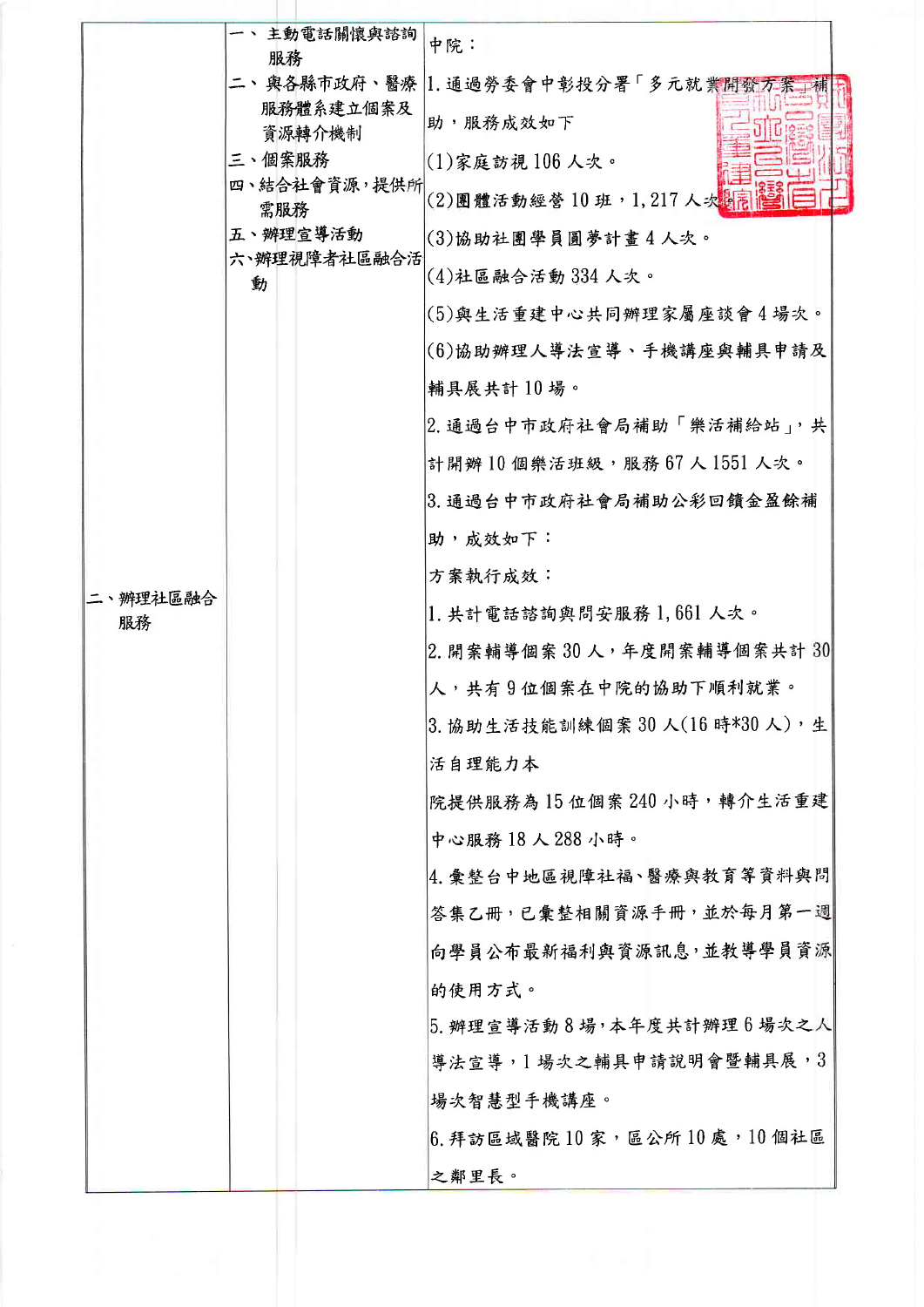|                  | 一、主動電話關懷與諮詢     | 南院:                                 |
|------------------|-----------------|-------------------------------------|
|                  | 服務              | 1. 通過高雄市政府社會局,高雄市公益彩券盈餘             |
|                  | 務體系建立個案及資源轉     | 二、與各縣市政府、醫療服 基金-御風方案補助高雄市視覺障礙者個案管理及 |
|                  | 介機制             | 社區融合服務計畫,執行成效為                      |
|                  | 三、個案服務          | (1)情緒支持服務 1115 人次。                  |
|                  |                 | 四、結合社會資源,提供所 (2)家庭關懷訪視 33人。         |
|                  | 需服務             | (3)講座 85 人次。                        |
|                  | 五、辦理宣導活動        | $(4)$ 社區融合活動 119 人次。                |
|                  | 動               | 六、辦理視障者社區融合活 $ (5)$ 宣導活動 1458 人次。   |
|                  |                 | 2. 通過行政院勞委會多元就業開發方案補助,服務            |
|                  |                 | 成效如下:                               |
|                  |                 | 家庭訪視45人次。                           |
|                  |                 | 團體活動經營9班。                           |
|                  |                 | 社區融合活動38人次。                         |
|                  |                 | 宣導活動 2924 人次。                       |
| 二、辦理社區融<br>活動    |                 | 3. 通過103年身心障礙者社區式照顧支持服務計            |
|                  |                 | 畫,服務成效如下:                           |
|                  |                 | (1)歡樂歌唱班共服務 256 人次                  |
|                  |                 | (2)紙編班共服務81人次                       |
|                  |                 | (3)料理 DIY 班共服務 102 人次               |
|                  |                 | $(4)$ 日文歌唱班共服務 178 人次               |
|                  |                 | (5)社交舞蹈班共服務 82 人次                   |
|                  |                 | (6)串珠班共服務 87 人次                     |
|                  |                 | (7)點字撲克牌班 180 人次                    |
|                  |                 | (8)社區融合服務共服務38人次                    |
|                  |                 | (9)總年度共服務41名視障者,共計1004人次            |
|                  |                 | 4. 通過勞動部勞動力發展署補助「103年度促進            |
|                  |                 | 高雄市視覺障礙者就業計畫」,服務成效如下:講              |
|                  |                 | 座辦理4場次(障礙與工作、人際互動與工作、家              |
|                  |                 | 庭與工作、壓力管理與工,服務視障者25名,40             |
|                  |                 | 人次。                                 |
|                  |                 |                                     |
|                  |                 | 一、辦理按摩技術提升在職 1. 丙級按摩技能提升班           |
|                  | 訓練              | 視障者參訓人數共10名;訓練時數共計180               |
|                  | 1. 丙級按摩技能提昇 小時。 |                                     |
| 三、辨理多樣化職.<br>業訓練 | 班               | 2. 乙級按摩班<br>視障者參訓人數共10名;訓練時數共計428   |
|                  | 2. 乙級按摩班        | 小時。                                 |
|                  | 3. 經典芳療實用班      | 3. 經典芳療實用班                          |
|                  |                 | 視障者參訓人數共10名;訓練時數共計168               |
|                  |                 | 小時。                                 |
|                  |                 |                                     |
|                  |                 |                                     |
|                  |                 |                                     |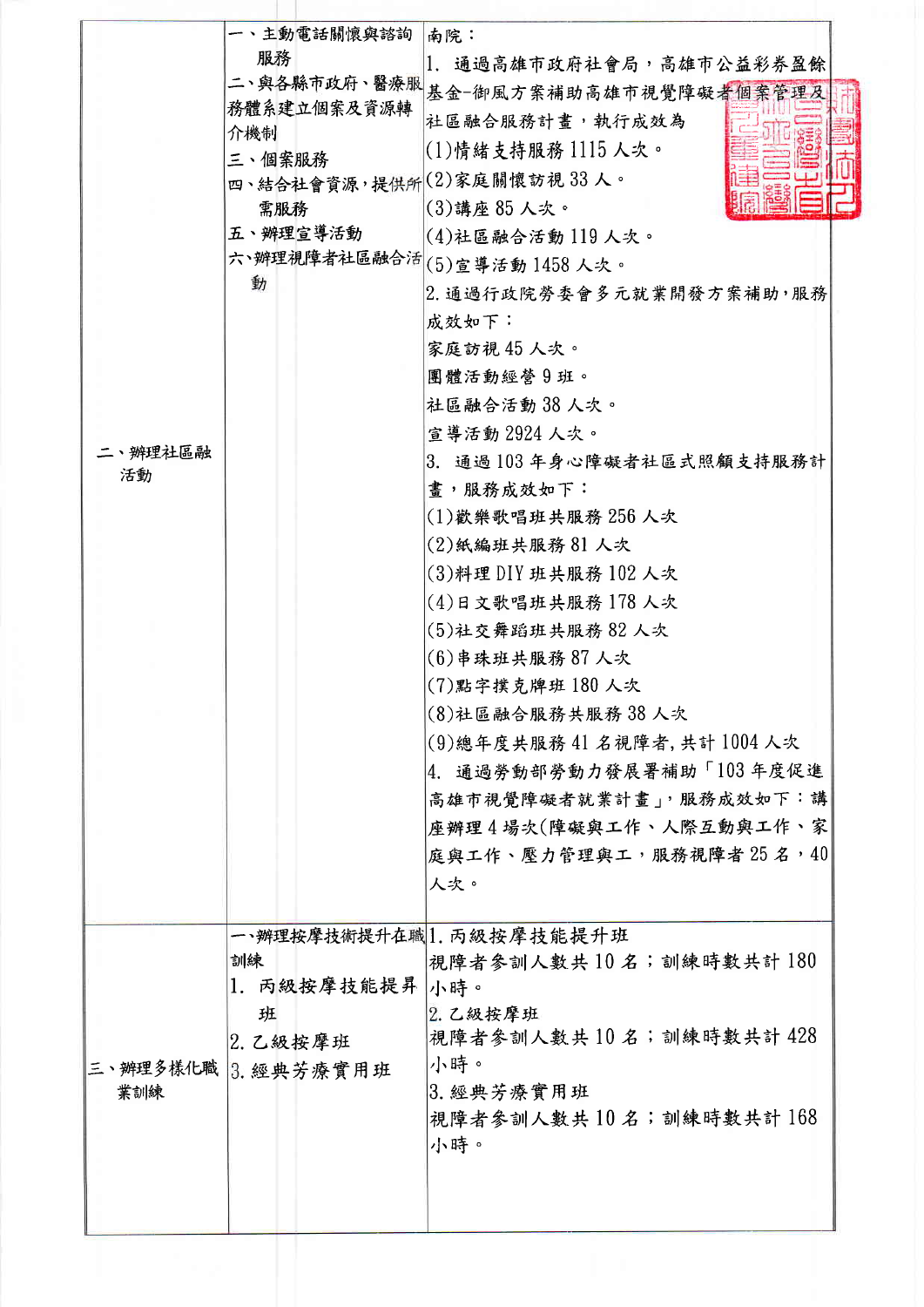|          |                            | 合計     |                | 93 場      | 4263人                                            |  |
|----------|----------------------------|--------|----------------|-----------|--------------------------------------------------|--|
|          |                            | 南院     | 17             | 28        | 2924                                             |  |
| 之社會教育活動  |                            | 中院     | 5              | 3         | 165                                              |  |
| 七、辦理視障相關 |                            | 北院     | /場次<br>36      | 4         | 1174                                             |  |
|          | 連結各機關學校、社會<br>團體合作協辦宣導活動   |        | 院内             | 院外/<br>場次 | 總計<br>人數                                         |  |
|          |                            |        |                |           |                                                  |  |
|          |                            |        |                |           |                                                  |  |
|          |                            |        | 達到 92%成效。      |           | 技巧皆能對學習成效和職場上的運用滿意度                              |  |
|          |                            |        |                |           | 4. 學員們對於整體的研討會所提供的知識和                            |  |
|          |                            |        | 3. 北中南共三場次。    |           |                                                  |  |
|          |                            | 視野     |                |           |                                                  |  |
|          |                            |        |                |           | 2. 進行按摩技術分享及提升視障按摩師國際                            |  |
|          |                            |        |                |           | 1. 辦理 2014 亞太地區按摩研討會共計 90 人。                     |  |
| 六、按摩技研中心 |                            | ニ、     |                |           |                                                  |  |
|          |                            | 以上。    |                |           |                                                  |  |
|          |                            |        |                |           | 1. 此次共計培訓10位學員通過訓練。<br>2. 本次課程學員的課程分數平均全數達90分    |  |
|          |                            |        | 摩從業相關知識。       |           |                                                  |  |
|          | 享與學習。                      |        |                |           | 業之視障按摩師或視障按摩師助理人員之按                              |  |
|          | 二、辦理2014亞太地區<br>按摩研討會按摩技術分 |        |                |           | 1. 輔導提升領有按摩執業許可證並於新北市執                           |  |
|          | 一、辦理服務品質提升計畫 __ 、          |        |                |           |                                                  |  |
|          |                            |        |                |           |                                                  |  |
|          |                            |        |                |           |                                                  |  |
| 計畫       |                            |        |                |           | 103年丙級按摩養成班,10人預計報名104年<br>丙級按摩養成班,另 13 人轉介其他單位。 |  |
| 五、辦理職前探索 |                            |        |                |           | 3. 轉介服務情形如下:其中 20 人已報名本院                         |  |
|          |                            |        | $2.$ 參訓人數:43人。 |           |                                                  |  |
|          | 職前探索計畫                     |        | 1. 共計辦理7場次。    |           |                                                  |  |
|          |                            |        |                |           |                                                  |  |
|          |                            | 訓練25人。 |                |           | 2. 按摩訓練時數:按摩職訓班預計,50000回制                        |  |
| 班及職前訓練   |                            |        |                |           | 1. 預計參訓人數:按摩職訓18人,職前適應                           |  |
| 四、辦理按摩養成 | 按摩重建服務中心)                  | 以上。    |                |           |                                                  |  |
|          | 案(101-102年度視障              |        |                |           | 按摩技術士證18人,結訓3個月就業率80%                            |  |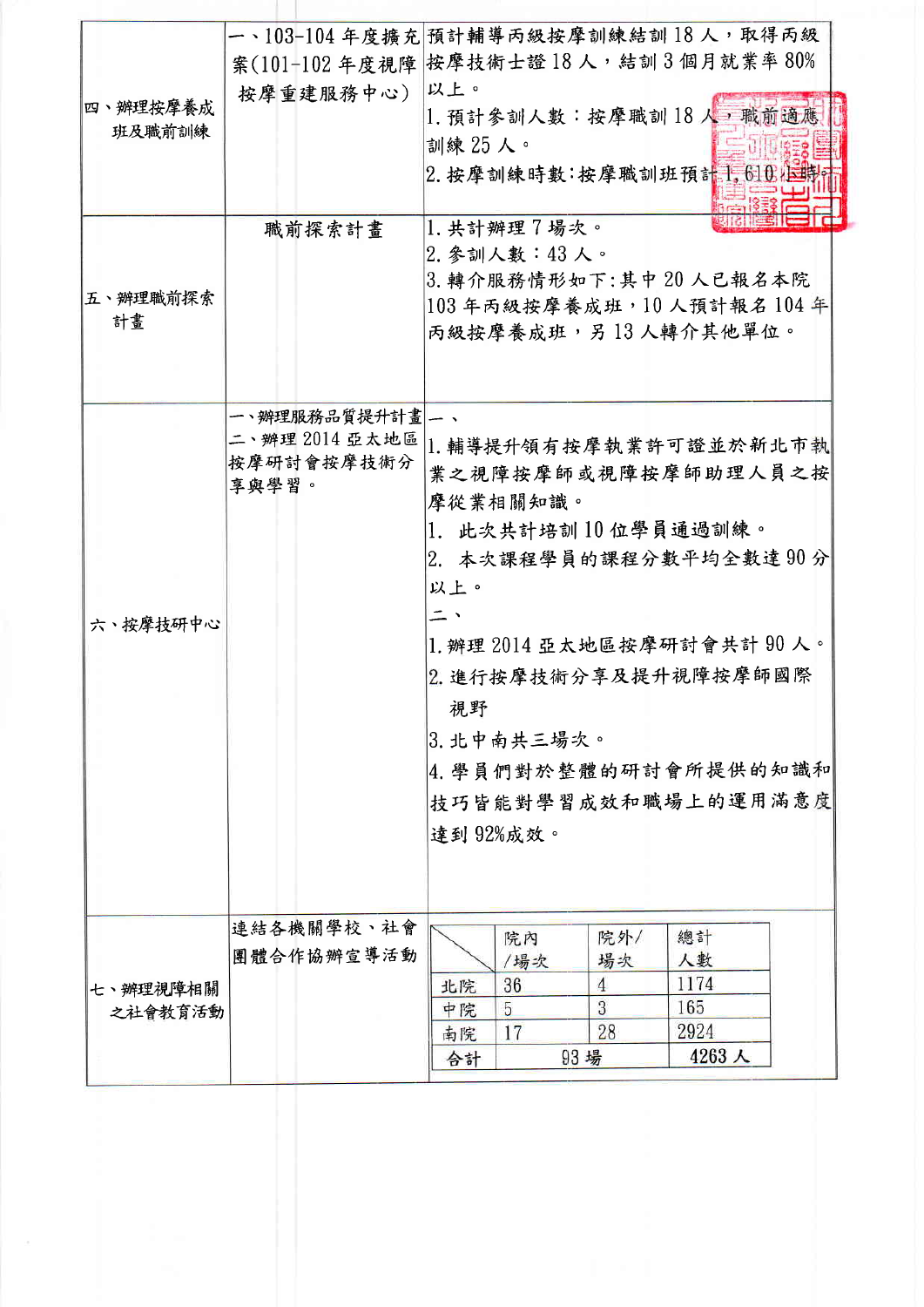|                  |                                          | 資源轉介、方案申請、  一、志願服務人力整合 |          |            |             |                        |                      |  |  |
|------------------|------------------------------------------|------------------------|----------|------------|-------------|------------------------|----------------------|--|--|
| 八、加強各項社會<br>資源連結 | 活動贊助、志工服務人<br>力整合                        |                        | 個人<br>志工 | 瀚邦         | 團體<br>小志 志工 | 總計<br>時數               |                      |  |  |
|                  |                                          |                        | /人       | エ/<br>人    | /人          |                        |                      |  |  |
|                  |                                          | 北院                     | 136      | 72         | 354<br>130  | 10830                  |                      |  |  |
|                  |                                          | 中院<br>南院               | 11<br>60 |            | 85          | 1346.5<br>1865         |                      |  |  |
|                  |                                          | 合計                     |          | 848人       |             |                        | 14041.5小時            |  |  |
|                  | 老舊設備修繕及汰換、添購1. 建立雲端及視訊系統。                |                        |          |            |             |                        |                      |  |  |
| 舊換新              | 九、修繕及設備汰 適合院生使用設施設備。 2. 完成本院修繕共計 316件。   |                        |          |            |             |                        |                      |  |  |
|                  |                                          | 3. 增設本院機車停車位。          |          |            |             |                        |                      |  |  |
|                  |                                          |                        |          |            |             | 4. 完成教學樓及各校舍公安消防申報。    |                      |  |  |
|                  | 一、向社會大眾推廣並支 1.本年度按摩總節數本棧為 29,777 節。      |                        |          |            |             |                        |                      |  |  |
|                  | 持視障按摩服務,讓視障 2. 本年度按摩總節數頭前庄分棧為 5,288.5 節。 |                        |          |            |             |                        |                      |  |  |
|                  | 朋友在職場上有穩定的工 3. 行政人員3名兼職人員1名,多元就業方案人      |                        |          |            |             |                        |                      |  |  |
|                  | 作機會。                                     |                        |          |            | 力5名,按摩師19位。 |                        |                      |  |  |
|                  | 1. 陪同按摩老師檢視按  4. 舉辦次4大型促銷活動。             |                        |          |            |             |                        |                      |  |  |
|                  | 摩師之技術能力。                                 | 5. 為推廣視障按摩,配合新北市政      |          |            |             |                        |                      |  |  |
|                  | 2. 培訓視障按摩院之經                             |                        |          |            |             |                        | 府勞工局舉辦3次免費按摩體驗活動及消費集 |  |  |
| 十、舒壓小棧           | 營管理人才(包括櫃檯                               |                        |          | 點送體驗券活動2次。 |             |                        |                      |  |  |
|                  | 服務人員、經營管理人  6. 本年度與企業合作 IKEA 宜家及鴻海精密工業,  |                        |          |            |             |                        |                      |  |  |
|                  | 員等)、提供多元就業管                              |                        |          | 華國大飯店配合合作。 |             |                        |                      |  |  |
|                  | 道。                                       |                        |          |            |             | 7. 104年多元就業開發方案核定通過3人。 |                      |  |  |
|                  | 3提升視障按摩院營運                               | 8.本年度按摩院訪視 21 家。       |          |            |             |                        |                      |  |  |
|                  | 績效、增加視障按摩院 9. 按摩師在職訓練48小時。               |                        |          |            |             |                        |                      |  |  |
|                  | 收入。                                      | 10. 行政人員在職訓練72小時。      |          |            |             |                        |                      |  |  |
|                  |                                          | 11. 多元人員教育訓練60小時。      |          |            |             |                        |                      |  |  |
|                  |                                          | 12. DM 發出份數 40,000 份。  |          |            |             |                        |                      |  |  |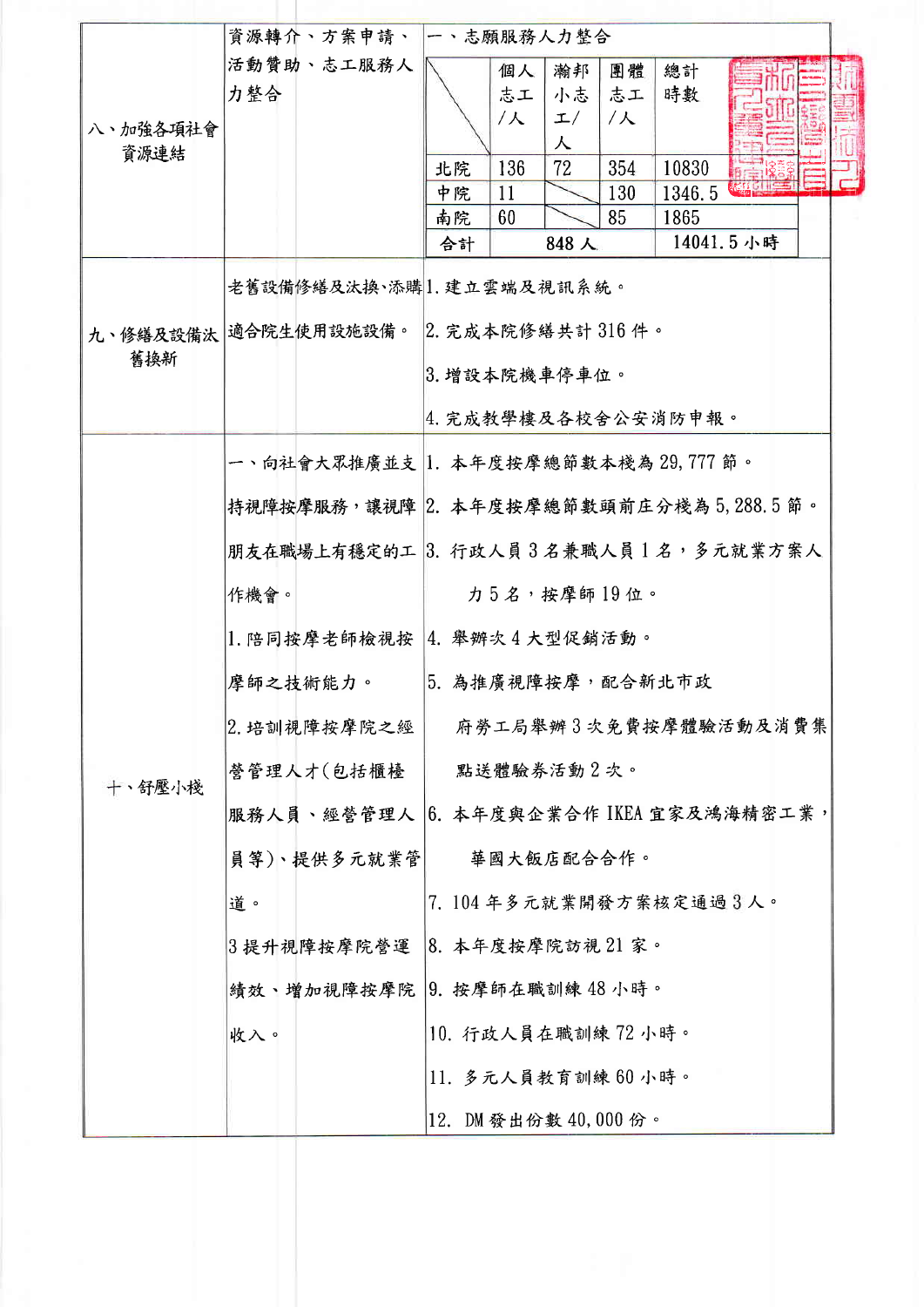|                  | 提供中途視覺障礙者及其 |                                |
|------------------|-------------|--------------------------------|
|                  | 家庭即時的介入服務,協 | 一、電話關懷:                        |
|                  | 助視覺障礙者在家庭及社 | 本年度提供電話諮詢 308 人次、電話關懷 1,85%    |
|                  | 會生活能儘速調整適應, | 人次,總計共2163人次。                  |
|                  | 回歸常態,並學習新的生 | 二、個案管理:本年度新接個案來源:以由社會          |
|                  | 活技,增加自信心,進而 | 局提供初領證或換證之視障者名單出開案服務延          |
|                  | 轉銜職業重建,重返職  | 續 102 年服務 24 人,新開案 84 人,接案(含延  |
|                  | 場,逐步獨立自主。   | 續)77 名,總服務 185 人。              |
|                  |             | (一)個別化訓練自103年1月1日至103年12       |
|                  |             | 月 31 日止,共計服務 108 人、981 人次, 訓練時 |
|                  |             | 數累計達 2,531.5:定向行動訓練服務 50 人~294 |
|                  |             | 人次、訓練時數 648 小時。輔助科技訓練服務 40     |
|                  |             | 人、507人次、訓練時數1,478.5小時。讀寫能      |
|                  |             | 力訓練服務 21 人、83 人次、訓練時數 222 小時。  |
|                  |             | 日常生活技能訓練服務14人、58人次、訓練時         |
|                  |             | 數 124.5 小時。功能性視覺評估 12 人、12 人次、 |
|                  |             | 訓練時數18小時。輔具評估服務14人、14人次、       |
|                  |             | 訓練時數 25 小時。個別心理諮商服務:共計服        |
|                  |             | 務 3 人、13 人次、服務時數 15.5 小時。      |
| 十一、高雄市政府         |             | (二)資源連結:輔具資源32人次、社政轉介3         |
| 社會局委託辦<br>理高雄市視覺 |             | 人次、職業重建18人次其他資源31人次            |
| 障礙者社會重           |             | ( 三 ) 成長團體:共辦理 2 場,共辦理 5 次、服   |
| 建中心              |             | 務6人、28人次。                      |
|                  |             | (四)支持性社團活動:103年度支持性社團活動        |
|                  |             | 辦理「陶笛班」、「手工藝班」,參加課程計21人、       |
|                  |             | 68 人次、102 小時。另轉介參加台灣盲人重建院      |
|                  |             | 南院辦理之「紙編班」、「料理DIY」、「土風舞班」      |
|                  |             | 「歌唱班」、「日語班」, 計41人、939人次、1,     |
|                  |             | 911 小時。                        |
|                  |             | (五) 辦理社區融合活動共計5場次,:            |
|                  |             | (六)辦理4場生活重建座談會,參加人數共42         |
|                  |             | 人。                             |
|                  |             | (七) 辦理創新活動共4場,說明如下:            |
|                  |             | 1、定向行動體驗營:分別於103年3月5日假衛        |
|                  |             | 武營、5月3日假蓮池潭辦理,分別有3人、10         |
|                  |             | 人参加。2、投票模擬體驗活動: 103年11月28      |
|                  |             | 日假重建中心辦理,6人參加。3、認識視障圖書         |
|                  |             | 資源:103年4月13日至本市新興圖書館參觀及        |
|                  |             | 學習使用圖書資源,7人參加。                 |
|                  |             | (八) 辦理社區宣導活動3場、接受媒體專訪2         |
|                  |             | 場、接待團體參訪2場。                    |